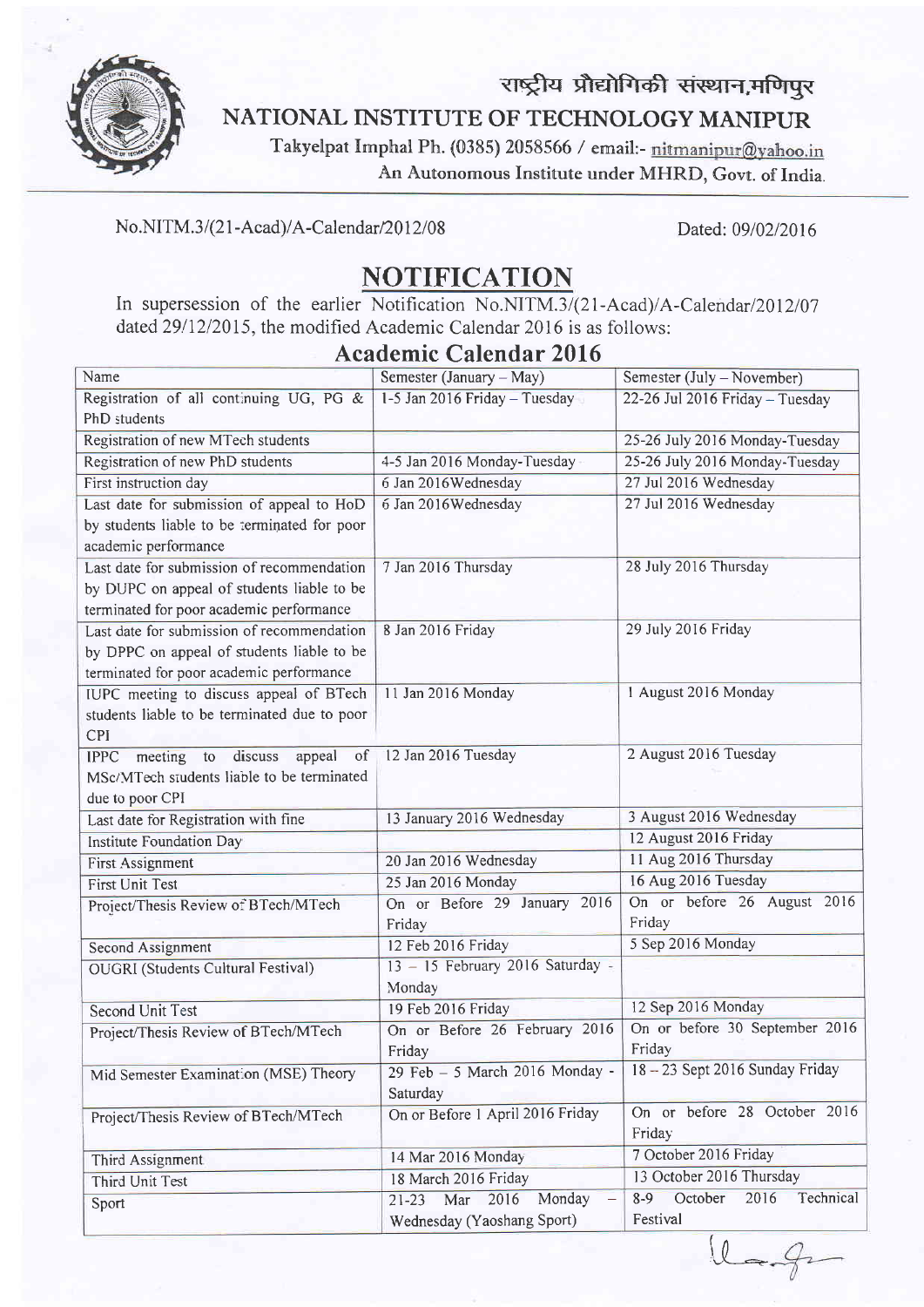

## NATIONAL INSTITUTE OF TECHNOLOGY MANIPUR Takyelpat nrnphal Ph. (0385) 2058566 / email:- राष्ट्रीय प्रौद्योगिकी संस्थान,मणिपुर

An Autonomous Institute under MHRD, Govt. of India.

| Last date for returning evaluated MSE                            | 18 March 2016 Friday                   | 7 October 2016 Friday             |
|------------------------------------------------------------------|----------------------------------------|-----------------------------------|
| answer scripts to students                                       |                                        |                                   |
| Laboratory End Semester Examination                              | $11 - 15$ April 2016 Monday Friday     | 28 Oct - 4 Nov 2016 Friday Friday |
|                                                                  | During Lab Class Hour only             | During Lab Class Hour only        |
| <b>IUPC</b> Meeting                                              | April<br>Second<br>Week<br>2016        | November<br>First<br>Week<br>2016 |
|                                                                  | (Tentative) 12 April Tuesday           | (Tentative)2 November Wednesday   |
| <b>IPPC</b> Meeting                                              | April<br>Second<br>Week<br>2016        | November<br>First<br>Week<br>2016 |
|                                                                  | (Tentative) 14 April Thursday          | (Tentative) 4 November Friday     |
| Last Date of submission of Project Work by                       | 22 April 2016 Friday                   | 7 November 2016 Monday            |
| <b>BTech/MSc students</b>                                        |                                        |                                   |
| Online submission of feedback by students                        | 28 April 2016 Thursday                 | 17 November 2016 Thursday         |
| Last day of Instruction                                          | 29 April 2016 Friday                   | 18 November 2016 Friday           |
| Project/Thesis Review of BTech/MTech                             | On or Before 29 April 2016 Friday      | On or before 18 November 2016     |
|                                                                  |                                        | Friday                            |
| End Semester Examination (ESE) Theory                            | 1-15 May 2016 Sunday - Sunday          | 22 Nov - 6 Dec 2015 Tuesday       |
|                                                                  |                                        | Tuesday                           |
| Last date of evaluation of BTech Project                         | 17 May 2016 Tuesday                    | 8 December 2015 Thursday          |
| Last date of evaluation of MSc Project                           | 17 May 2016 Tuesday                    |                                   |
| Vacation<br>Summer<br>for<br>continuing                          | 20 May - 19 July 2016 Friday           |                                   |
| <b>BTech/MSc students</b>                                        | Tuesday                                |                                   |
| Submission of branch change Application                          | 18-22 April 2016 Mon-Fri               |                                   |
| Last date for showing evaluated ESE answer                       | Before 20 May 2016 Friday              | Before 13 December 2016 Tuesday   |
| scripts to the first year BTech students                         |                                        |                                   |
| Last date for seeking clarification<br>of                        | Before 20 May 2016 Friday              | Before 13 December 2016 Tuesday   |
| evaluated ESE answer scripts by the first<br>year BTech students |                                        |                                   |
| <b>MTech Thesis Evaluation</b>                                   |                                        |                                   |
|                                                                  | 19 May 2016 Thursday                   | 16 December 2016 Friday           |
| Last date of submission of grades to<br>Academic Section         | 23 May 2016 Monday                     | 16 December 2016 Friday           |
| On-line availability of provisional grade                        | 27 May 2016 Friday                     |                                   |
| report                                                           |                                        | 21 December 2016 Wednesday        |
| Last date for submitting formal appeal to the                    | 30 May 2016 Monday                     |                                   |
| course instructor(s) by BTech students                           |                                        | 23 December 2016 Friday           |
| against any discrepancy in grading                               |                                        |                                   |
| Issuing notices to students terminated from                      |                                        | 28 December 2016 Wednesday        |
| academic programmes due to Low CPI                               |                                        |                                   |
| <b>Senate Meeting</b>                                            | June First Week (TENTATIVE)            | December<br>Last<br>Week          |
|                                                                  |                                        | (TENTATIVE)                       |
| Last date for reporting change in grade, if                      | 3 June 2016 Friday                     | 30 December 2016 Friday           |
| any to the Academic Section for the appeal                       |                                        |                                   |
| by BTech students                                                |                                        |                                   |
| Finalization of Branch Change                                    | 15 June 2016 Wednesday                 |                                   |
| Winter vacation for BTech/MSc                                    |                                        | $7 - 31$<br>Dec 2016 Wednesday    |
|                                                                  |                                        | Saturday                          |
| 3 <sup>rd</sup> Convocation                                      | To be announced once date is finalized |                                   |
| <b>Back</b><br>Examination<br>Summer<br>Course                   | 30-31 May 2016 Mon-Tue                 |                                   |
| Registration                                                     |                                        |                                   |

 $x^2$